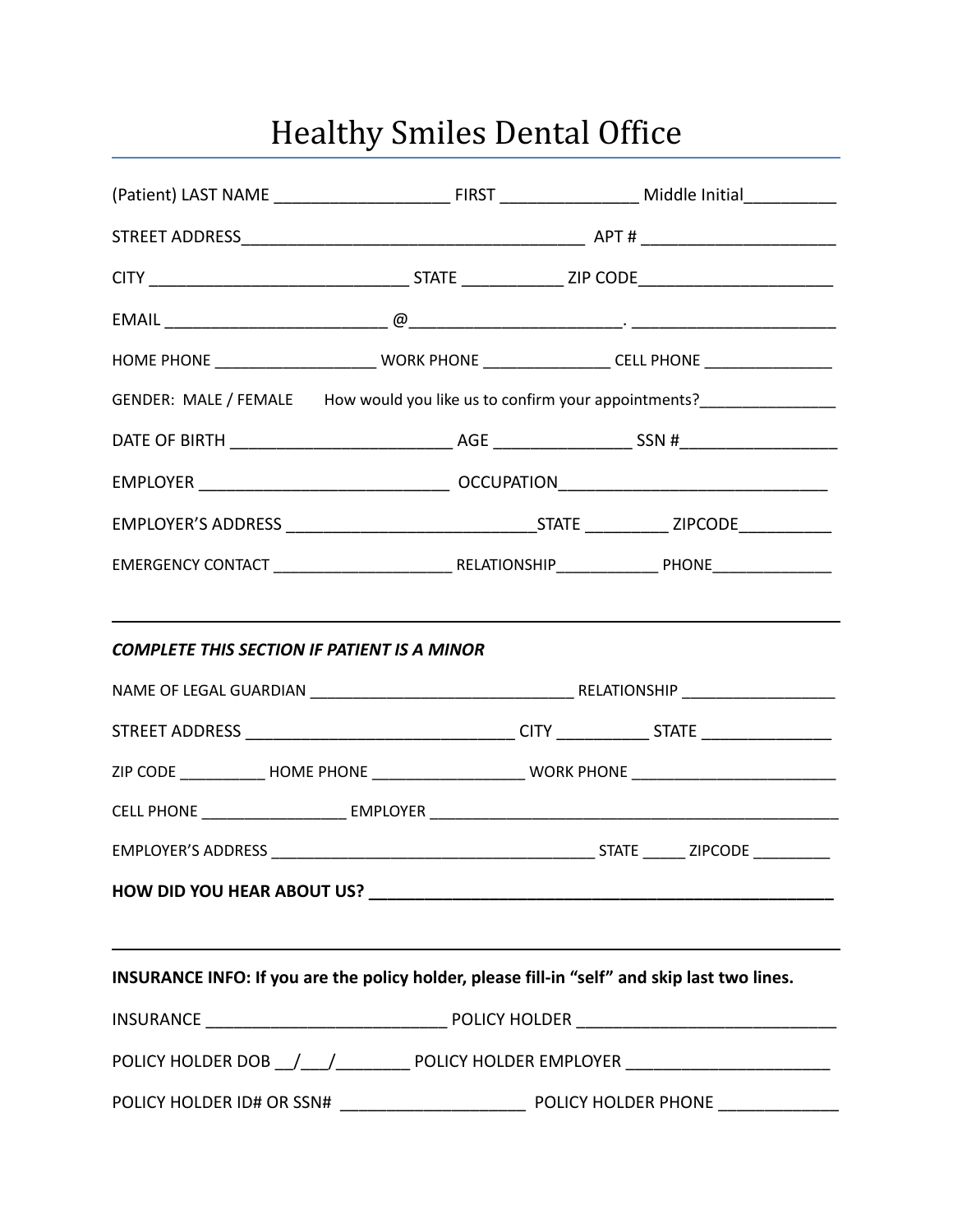Healthy Smiles Dental Office

## **NOTICE OF PRIVACY PRACTICES**

#### **THIS NOTICE DESCRIBES HOW HEALTH INFORMATION ABOUT YOU MAY BE USED AND DISCLOSED AND HOW YOU CAN GET ACCESS TO THIS INFORMATION.**

#### **PLEASE REVIEW IT CAREFULLY. THE PRIVACY OF YOUR HEALTH INFORMATION IS IMPORTANT TO US.**

#### **OUR LEGAL DUTY**

We are required by applicable federal and state law to maintain the privacy of your health information. We are also required to give you this Notice about our privacy practices, our legal duties, and your rights concerning your health information. We must follow the privacy practices that are described in this Notice while it is in effect. This Notice takes effect (MM/DD/YR), and will remain in effect until we replace it.

We reserve the right to change our privacy practices and the terms of this Notice at any time, provided such changes are permitted by applicable law. We reserve the right to make the changes in our privacy practices and the new terms of our Notice effective for all health information that we maintain, including health information we created or received before we made the changes. Before we make a significant change in our privacy practices, we will change this Notice and make the new Notice available upon request.

You may request a copy of our Notice at any time. For more information about our privacy practices, or for additional copies of this Notice, please contact us using the information listed at the end of this Notice.

**Access:** You have the right to look at or get copies of your health information, with limited exceptions. You may request that we provide copies in a format other than photocopies. We will use the format you request unless we cannot practicably do so. (You must make a request in writing to obtain access to your health information. You may obtain a form to request access by using the contact information listed at the end of this Notice. We will charge you a reasonable cost-based fee for expenses such as copies and staff time. You may also request access by sending us a letter to the address at the end of this Notice. If you request copies, we will charge you \$0.\_\_\_ for each page, \$\_\_\_ per hour for staff time to copy your health information, and postage if you want the copies mailed to you. If you request an alternative format, we will charge a cost-based fee for providing your health information in that format. If you prefer, we will prepare a summary or an explanation of your health information for a fee. Contact us using the information listed at the end of this Notice for a full explanation of our fee structure.)

**Disclosure Accounting:** You have the right to receive a list of instances in which we or our business associates disclosed your health information for purposes, other than treatment, payment, healthcare operations and certain other activities, for the last 6 years, but not before April 14, 2003. If you request this accounting more than once in a 12-month period, we may charge you a reasonable, cost-based fee for responding to these additional requests.

**Restriction:** You have the right to request that we place additional restrictions on our use or disclosure of your health information. We are not required to agree to these additional restrictions, but if we do, we will abide by our agreement (except in an emergency).

**Alternative Communication:** You have the right to request that we communicate with you about your health information by alternative means or to alternative locations. **{You must make your request in writing.}** Your request must specify the alternative means or location, and provide satisfactory explanation how payments will be handled under the alternative means or location you request.

**Amendment:** You have the right to request that we amend your health information. (Your request must be in writing, and it must explain why the information should be amended.) We may deny your request under certain circumstances.

**Electronic Notice:** If you receive this Notice on our Web site or by electronic mail (e-mail), you are entitled to receive this Notice in written form.

**Patient Signature \_\_\_\_\_\_\_\_\_\_\_\_\_\_\_\_\_\_\_\_\_\_\_\_\_\_\_\_**

**Date \_\_\_\_\_\_\_\_\_\_\_\_\_\_\_\_\_\_\_\_\_\_\_\_\_\_\_\_\_\_\_\_\_\_\_\_\_\_\_**

©2002, 2009 American Dental Association. All Rights Reserved

Reproduction and use of this form by dentists and their staff is permitted. Any other use, duplication or distribution of this form by any other party requires the prior written approval of the American Dental Association.

This Form is educational only, does not constitute legal advice, and covers only federal, not state, law (August 14, 2002; April 30, 2009).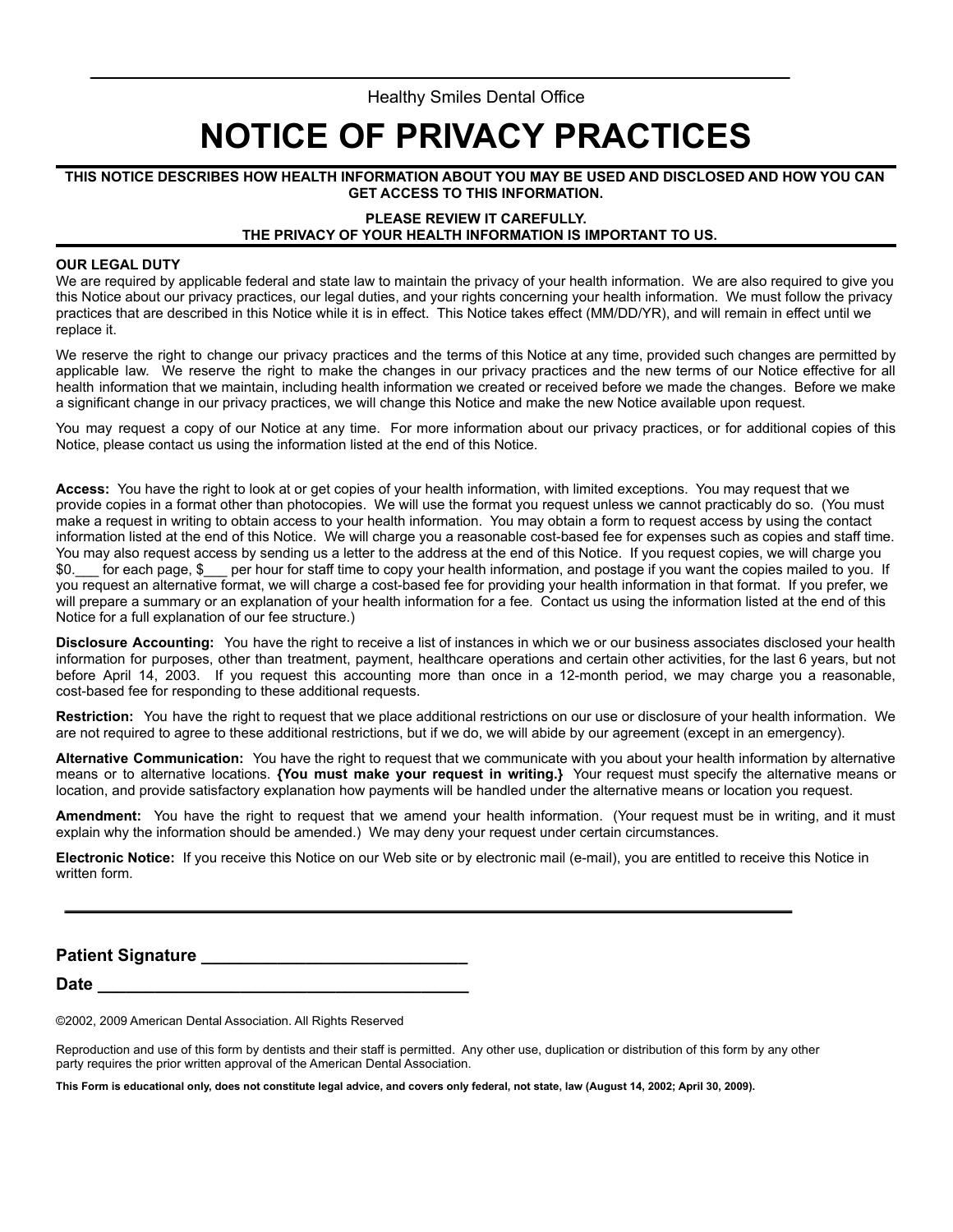### **Office Policies**

Welcome to Healthy Smiles Dental. We are here to provide you with quality dental care on a personal level. We pride ourselves on proficient work and continued dental health education. We are sure that you will be please with our practice.

*Our office policies are as follows:*

- Payment is due at time of service.
- If you have dental insurance, we will be glad to file claims for you as a courtesy.
- If insurance applies to you, your percentage is due at time of service.
- The doctor will explain your treatment plan to you. With signing this form, you will give consent for the dentist to treat you. This is an *estimate* of your insurance.
- **●** We do our very best to provide you with a convenient and timely appointment. If you need to cancel or re-schedule your specified appointment, **24 hours is necessary to avoid a \$25.00 charge.**
- **●** Children age seven and older are encouraged to come back by themselves. Parents are able to monitor their child periodically during the procedure. This is to help us better establish a doctor-patient relationship with each child.
- **●** Nitrous Oxide is available upon patient request and is sometimes necessary to properly perform certain procedures.

| <b>Patient Signature</b> | Date |
|--------------------------|------|
|--------------------------|------|